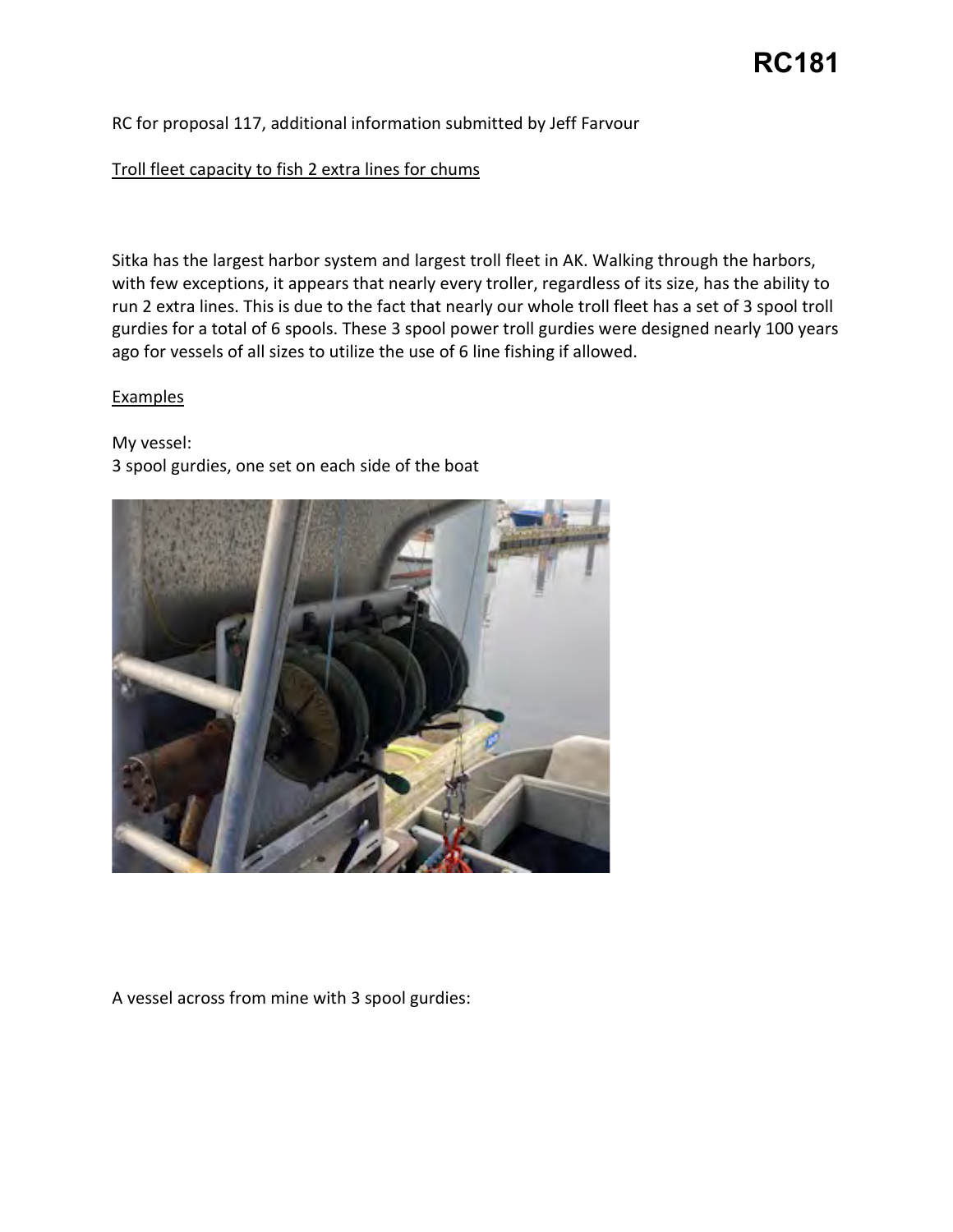## **RC181**



Another smaller vessel with 3 spool gurdies:



A 35ft troll vessel with 3 spool gurdies: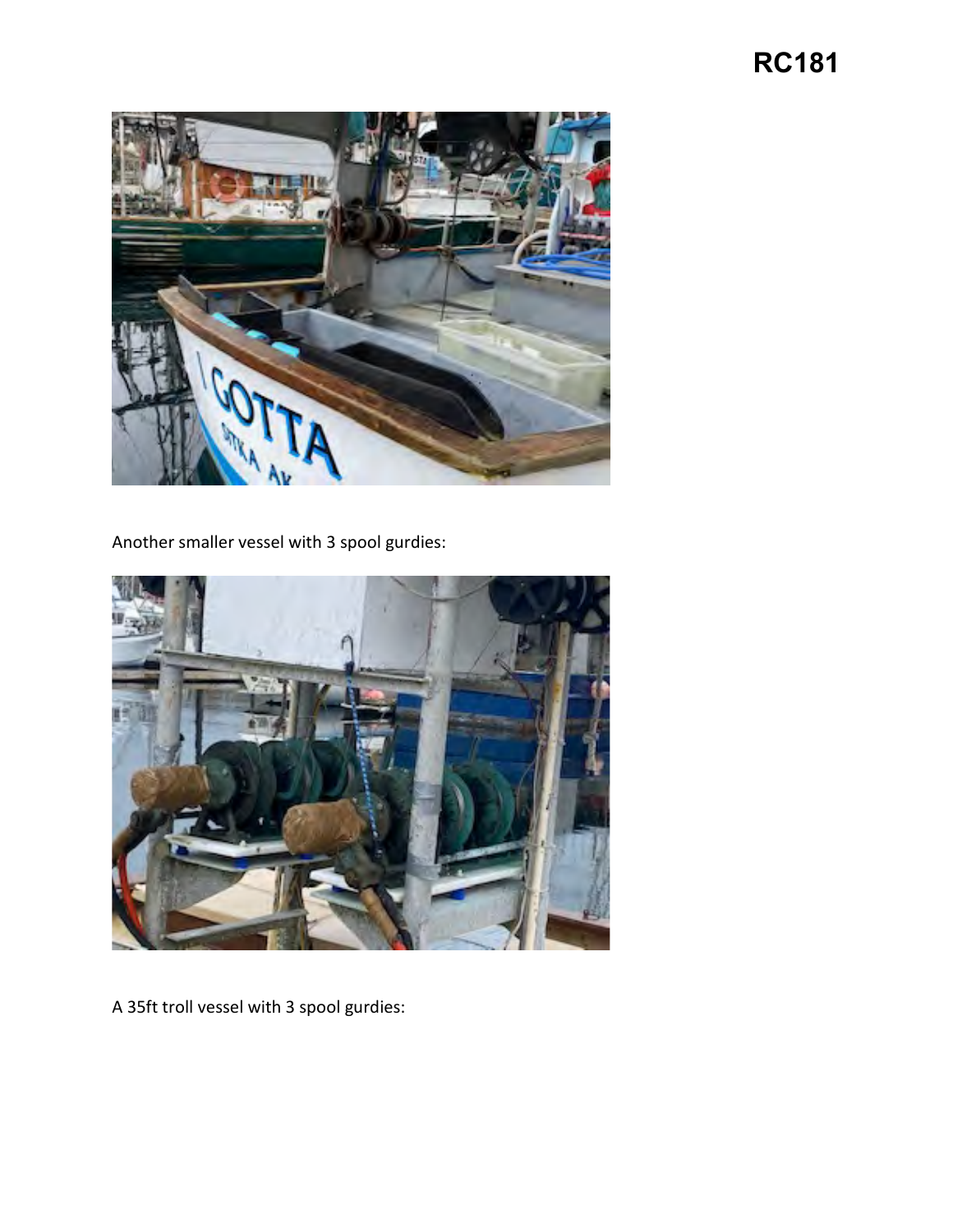# **RC181**